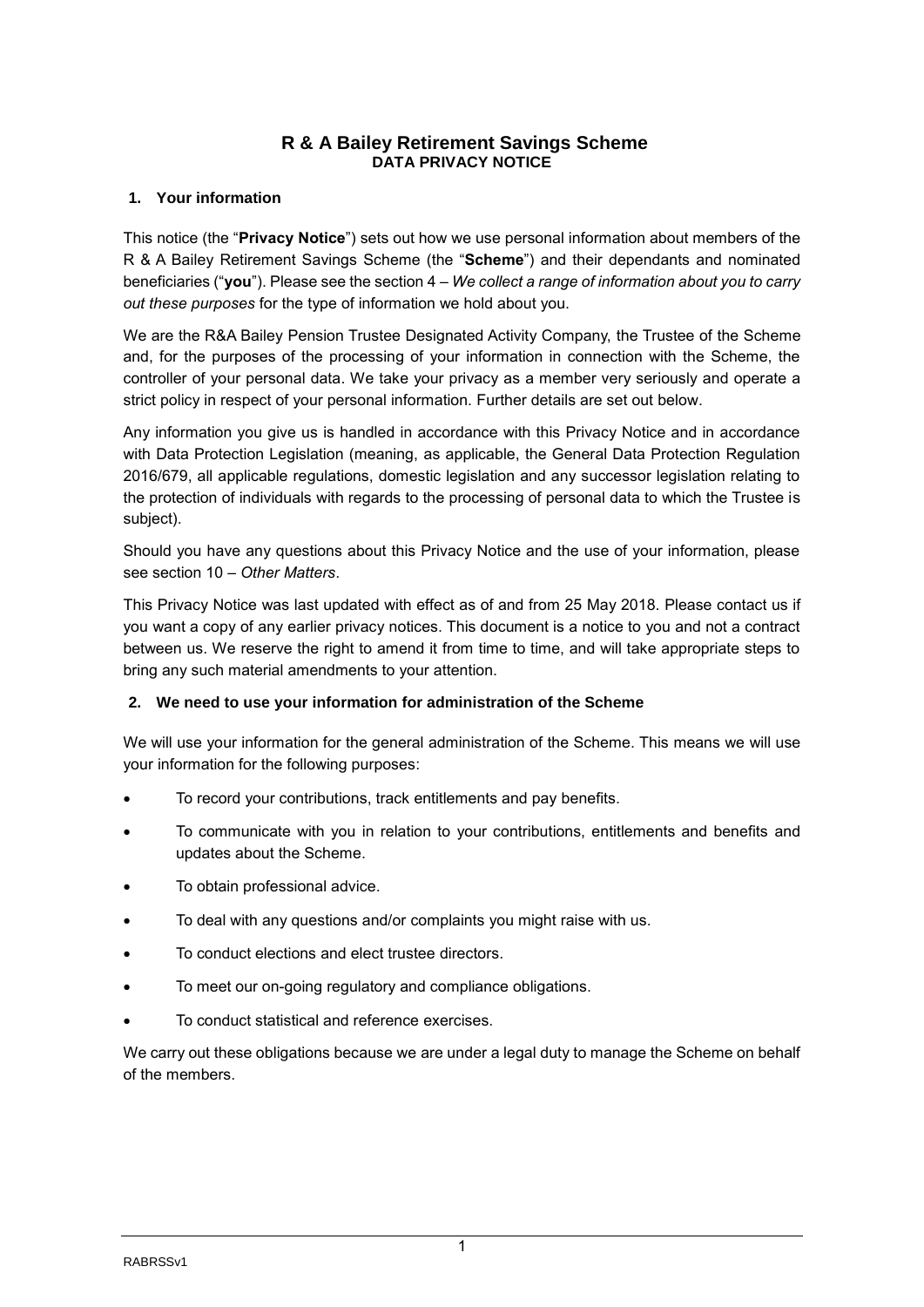## **3. We will also use your information for purposes connected with the Scheme**

We also use your information to carry out the following activities:

- We will manage our internal systems, processes and our use of technology, including testing and upgrading of systems. We do this because we have a legitimate interest in ensuring that our systems and processes operate correctly and effectively.
- We will provide you with newsletters and flyers, and obtain your feedback about the operation of the Scheme. We do this because we have a legitimate interest in keeping you up to date with developments affecting the Scheme and to check we are running the Scheme effectively.
- We will try to locate you if you move without providing us with new contact details. We do this as we have a legitimate interest in being able to contact you about the Scheme and to pay your benefits.
- We disclose your information to third parties at your request, such as in relation to transfers to other schemes. We do this because you have consented to this disclosure.
- We will undertake activities from time to time to help us manage the liabilities of the Scheme, such as obtaining life insurance, scheme mergers, bulk transfers, and bulk/enhanced transfer value exercises. In the event that we do so, it is because it is in our legitimate interests to ensure the Scheme can continue to meet its liabilities.
- We will consider requests by you to access your benefits on the grounds of ill-health. This will require us to consider information about your medical condition. You will be asked to consent to this use at the time you ask us for those benefits.
- We will keep details of any beneficiary you nominate to receive your benefits. You will be asked to consent to this at the time you submit your nomination.

## **4. We collect a range of information about you to carry out these purposes**

To carry out these purposes we hold and use the following information about you:

- Personal details such as your name, gender, date of birth, home address including postcode, telephone number, e-mail address, personal public service number, bank account details, dependants and country of residence.
- Information relating to your employment, including employer, dates of employment, job title, employment grade, employment location, details of any international assignment and membership of any other Diageo group pension schemes.
- Information relating to your benefits, including your member identifying number, login information relating to your online account, the date you joined or left the Scheme, your earnings, pensionable earnings, the category and value of contributions and benefits that you receive, your retirement age, details of any previous pension rights transferred into the Scheme, details of retained benefits you hold with other pension schemes, details of any breaks in service or part time hours worked, information on any severance payments on leaving, the amount of your pension fund at certain points of the year and related tax calculations, and any relevant matters impacting your benefits such as additional voluntary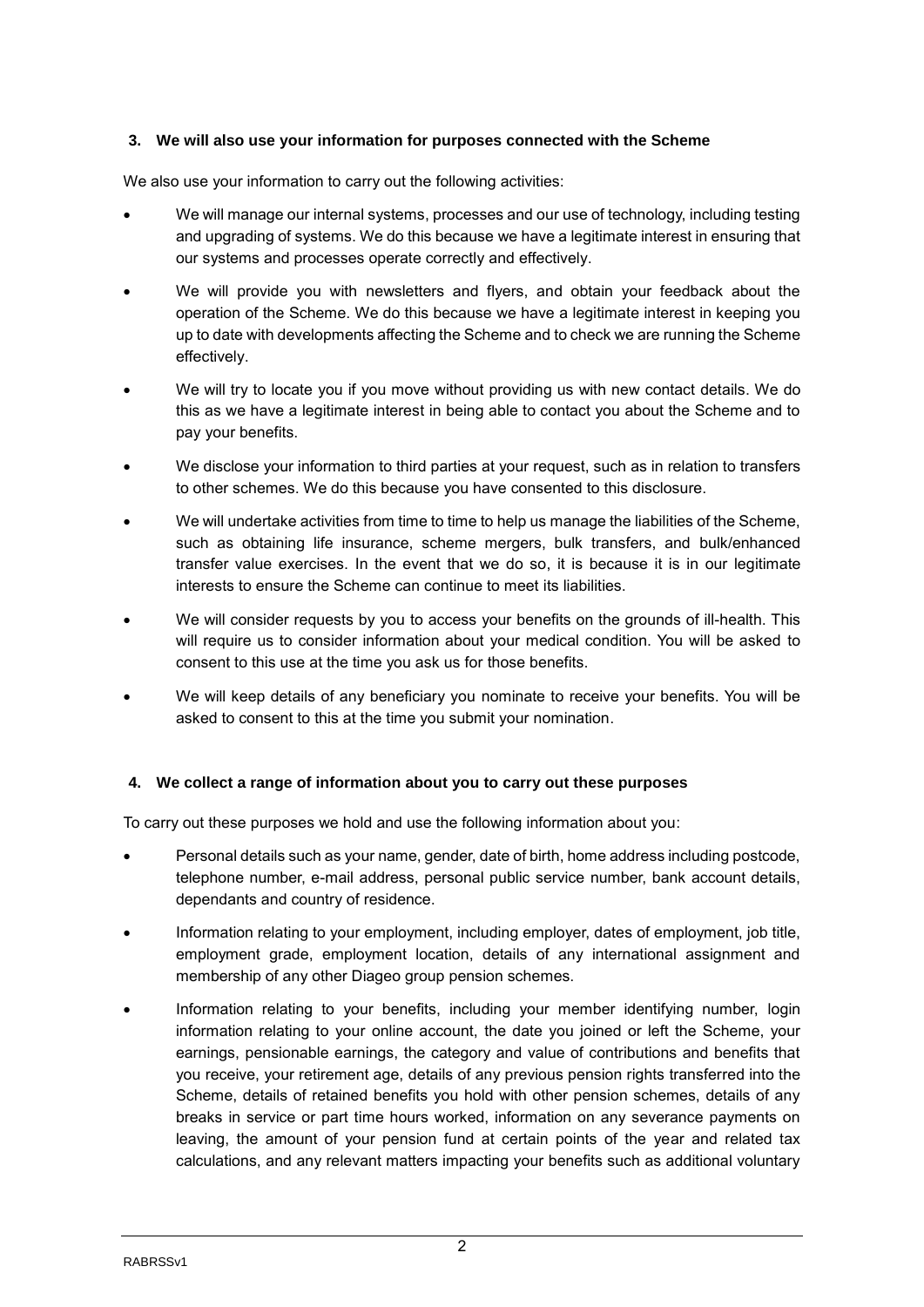contributions, pension adjustment orders (including information in divorce or dissolution certificates), tax protections or other adjustments.

- In certain cases, special categories of personal data such as your marital status or information concerning your health (e.g. in the case of ill-health early retirement and where incapacity or similar reasons determine the benefits paid to you).
- Records of communications with you (including any complaints).

We will obtain some of this information from you. We also obtain information from your (current and former) employer, Irish Life, in certain circumstances your relatives or relevant legal advisors, other pension schemes, the General Register Office, solicitors, and relevant medical professionals.

#### **5. We may need to disclose your information to third parties**

To carry out these purposes we also need to disclose your information to the following third parties:

- Service providers and their subprocessors who use the information on our instructions. We use service providers (currently Irish Life, with guidance provided by the Diageo Pension Team) to administer the Scheme on our behalf, provide us with information technology services, archive our records and send mailings.
- Our bulk mailing services providers (presently ADM Group);
- Our professional advisers to obtain legal and medical advice (currently Arthur Cox and OTACS (Occupational Health Training and Consultancy Services), respectively) and advisers we engage from time to time in relation to specific projects.
- The Pensions Authority, the Office of the Revenue Commissioners and other regulatory bodies.
- The Financial Services and Pensions Ombudsman.
- Your employer or former employer.
- Members of the Diageo Group for other relevant purposes, such as audit purposes or in relation to corporate transactions initiated by the Diageo Group, and to allow you to flex your benefits including your pensions options.
- Insurance, reinsurance companies and independent financial advisers where we seek to manage the liabilities of the Scheme.
- Third parties to whom you ask us to disclose your information, for example where you wish to transfer your pension.

We will also disclose your information to third parties where we are required to disclose that information by law or by an order of the court.

You can find out further details about how your personal information is used in the provision of services by the Scheme administrator, Irish Life, in their privacy notice which is available on their website at [www.irishlifecorporatebusiness.ie.](http://www.irishlifecorporatebusiness.ie/)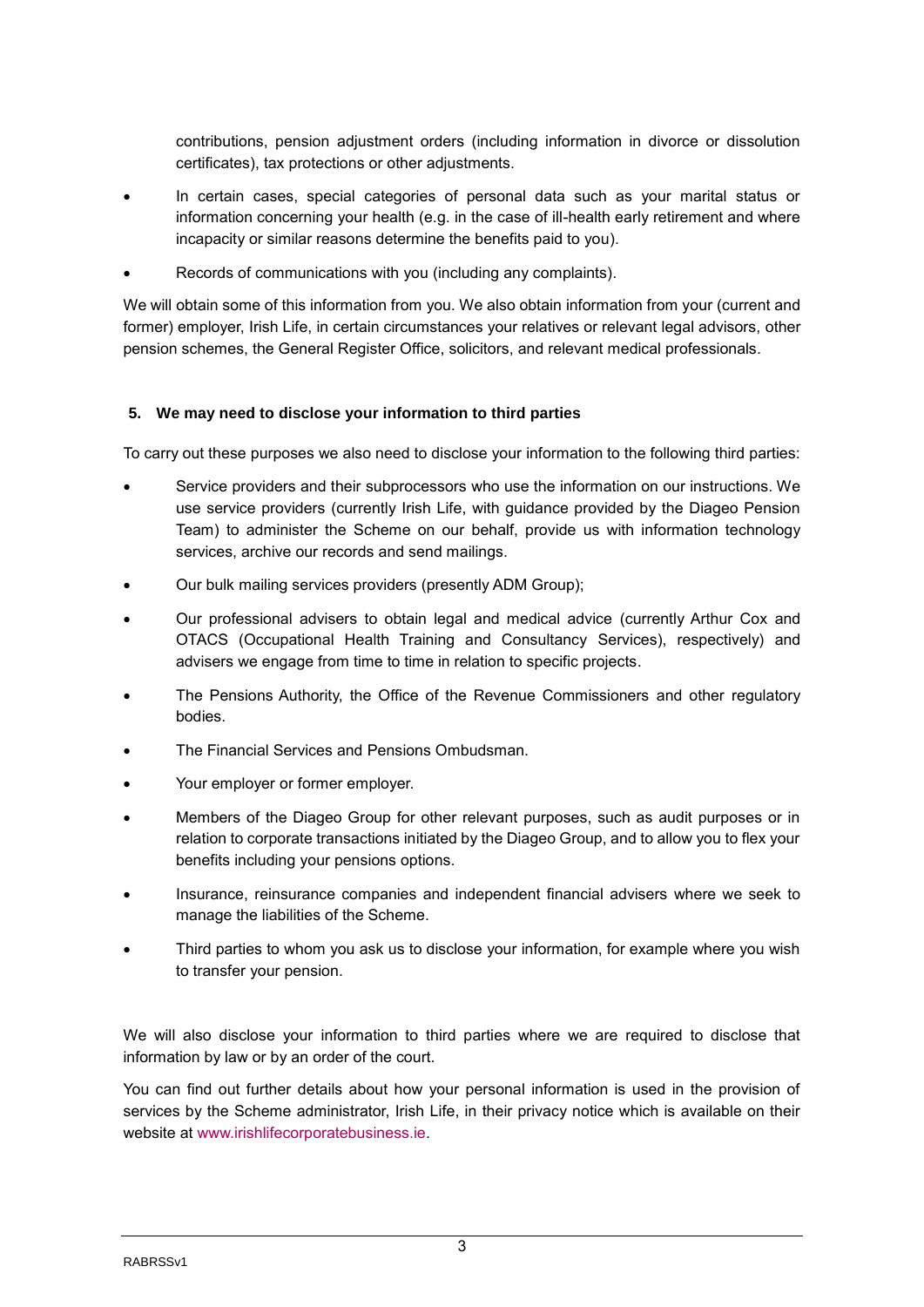## **6. We may transfer your information outside the EU**

The use and disclosure of your information for the purposes set out above may involve transferring your information to countries outside of the European Economic Area.

In such cases, except where the relevant country has been determined by the European Commission to ensure an adequate level of data protection, we will ensure that the transferred information is protected in compliance with applicable data protection rules. To ensure an appropriate level of protection, we typically use a data transfer agreement in the appropriate standard form approved for this purpose by the European Commission or (where applicable) relevant authority in Ireland. Further details of these transfers and information relating to these agreements are available from us on request.

If you are based outside the EU, we will transfer your information outside the EU if you ask us to transfer your information to an overseas pension provider. We will also transfer your information outside the EU in order to trace you if we lose contact with you, and to confirm your continuing entitlement to benefits. We do this because you have consented to this disclosure to allow us to make such overseas payments.

## **7. Retention of your information**

We keep your information for the longer of the period required in order to meet our legal or regulatory responsibilities, and the period envisaged within our record retentions policy. We determine the period envisaged within such documentation with regard to the Scheme's operational and legal requirements, such as facilitating the payment of benefits to you or your nominated beneficiaries, calculating and managing the liabilities of the Scheme, and responding to legal claims or regulatory requests.

In accordance with our data retention policy, we will retain your information for 12 years after the life of the Scheme.

## **8. Security**

We take the security of your personal information seriously and have put in place appropriate technical and organisational measures designed to safeguard the information we collect and use.

We operate privileged access on users accounts via 'access security profiles' so that access to your data is limited strictly to those teams who require such access to process your data.

However, the transmission of information via the internet and e-mail is not completely secure and we cannot guarantee the security of your information transmitted to our site. We therefore recommend that you do not include any unnecessary confidential, proprietary or sensitive information in your application or subsequent e-mails.

## **9. Your rights over your information**

You have rights under data protection law to access and correct your information and (in certain circumstances) to restrict its use, have it deleted or to require certain of your information to be transferred to you or a third party.

In relation to accessing your information, whilst we are required to complete your request free of charge, we are allowed to reject requests if they are repetitive, manifestly unfounded or excessive. Where appropriate, we will respond to explain why we believe we are not obliged to fulfil the request.